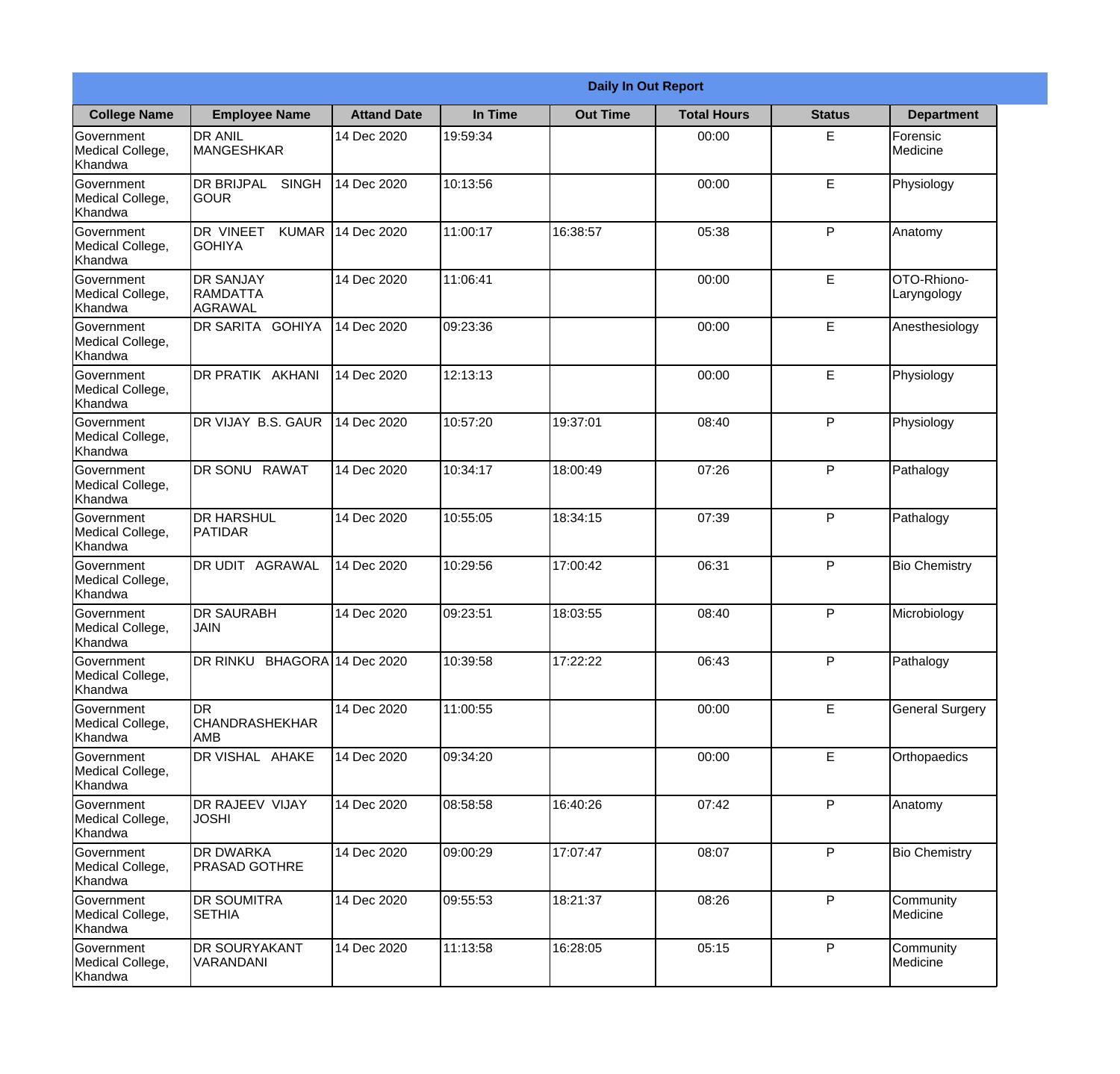| <b>Designation</b>                         | <b>Category</b> |
|--------------------------------------------|-----------------|
| Assistant Professor                        | Para Clinical   |
| Demonstrator/Tutor   Non Clinical          |                 |
| Professor                                  | Non Clinical    |
| Professor                                  | Clinical        |
| Professor                                  | Clinical        |
| Assistant Professor   Non Clinical         |                 |
| Associate Professor Non Clinical           |                 |
| Demonstrator/Tutor   Para Clinical         |                 |
| Assistant Professor   Para Clinical        |                 |
| Associate Professor Non Clinical           |                 |
| Associate Professor Para Clinical          |                 |
| Assistant Professor   Para Clinical        |                 |
| Assistant Professor   Clinical             |                 |
| Assistant Professor   Clinical             |                 |
| <b>Assistant Professor   Non Clinical</b>  |                 |
| Demonstrator/Tutor   Non Clinical          |                 |
| <b>Assistant Professor   Para Clinical</b> |                 |
| Demonstrator/Tutor   Para Clinical         |                 |
|                                            |                 |

## **Daily In Out Report**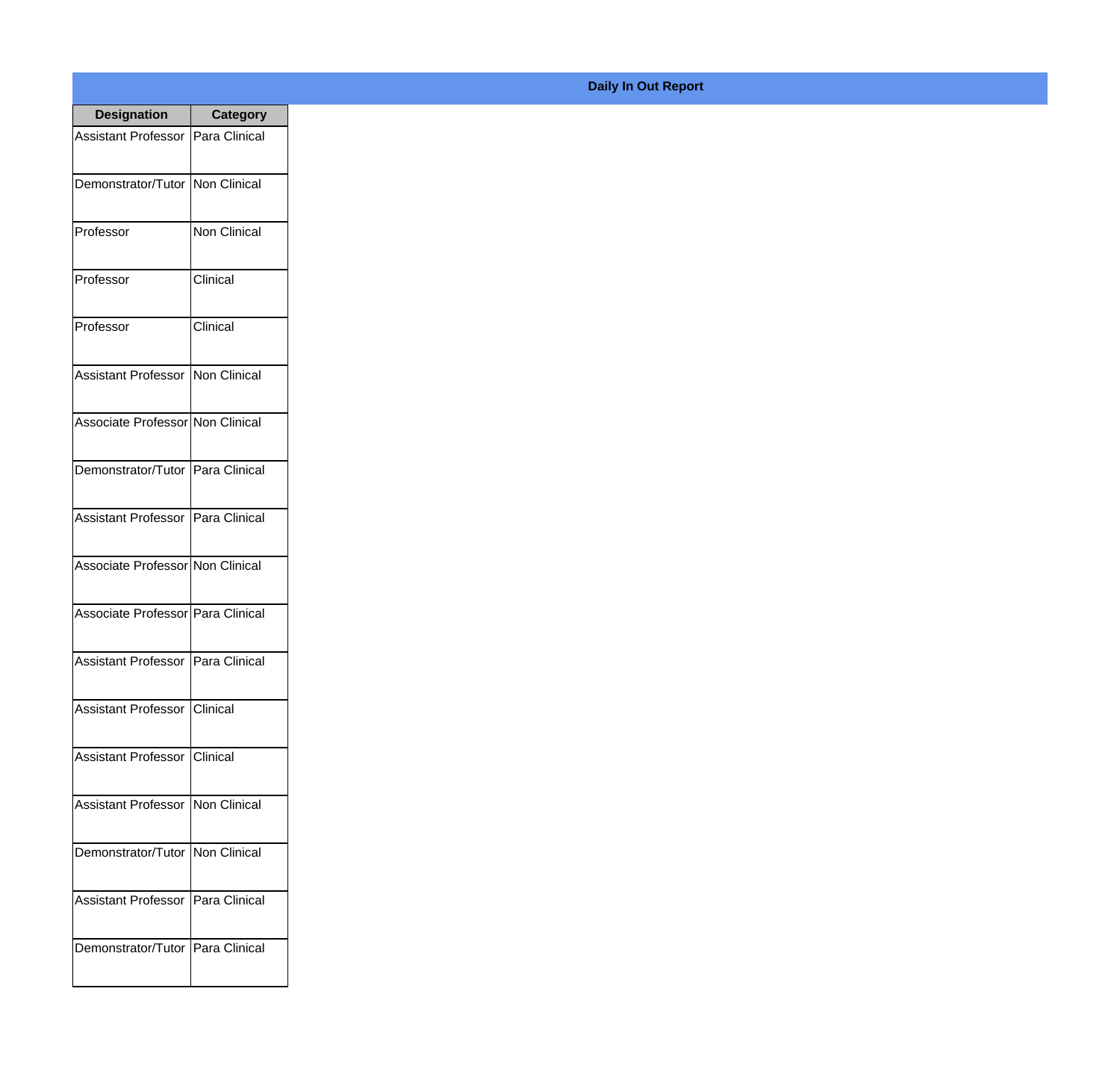|                                                         |                                                       |             |          |          | <b>Daily In Out Report</b> |   |                            |
|---------------------------------------------------------|-------------------------------------------------------|-------------|----------|----------|----------------------------|---|----------------------------|
| Government<br>Medical College,<br>Khandwa               | <b>DR RASHMI YADAV</b>                                | 14 Dec 2020 | 09:41:27 | 17:16:45 | 07:35                      | P | Community<br>Medicine      |
| <b>Government</b><br>Medical College,<br>Khandwa        | <b>MR PIYUSH KUMAR</b><br><b>MISHRA</b>               | 14 Dec 2020 | 11:13:48 | 18:06:31 | 06:53                      | P | Community<br>Medicine      |
| <b>Government</b><br>Medical College,<br>Khandwa        | DR PRAMILA VERMA 14 Dec 2020                          |             | 11:40:50 |          | 00:00                      | E | Paediatrics                |
| <b>Government</b><br>Medical College,<br>Khandwa        | <b>DR RAKESH KUMAR</b><br><b>SHIVHARE</b>             | 14 Dec 2020 | 08:48:41 |          | 00:00                      | E | Microbiology               |
| <b>Government</b><br>Medical College,<br>Khandwa        | <b>DR GARIMA</b><br>AGRAWAL<br><b>VARSHNEY</b>        | 14 Dec 2020 | 10:29:06 |          | 00:00                      | E | Paediatrics                |
| <b>Government</b><br>Medical College,<br><b>Khandwa</b> | <b>DR SIDDHARTH</b><br><b>BANODE</b>                  | 14 Dec 2020 | 09:17:44 | 17:11:20 | 07:54                      | P | Pharmacology               |
| Government<br>Medical College,<br>Khandwa               | <b>DR CHANDNI</b><br><b>IKAROLE</b>                   | 14 Dec 2020 | 10:30:38 |          | 00:00                      | E | Ophthalmology              |
| Government<br>Medical College,<br>Khandwa               | <b>DR SAPNA</b><br><b>MAHESHRAM</b>                   | 14 Dec 2020 | 11:14:10 | 18:27:45 | 07:13                      | P | Community<br>Medicine      |
| Government<br>Medical College,<br>Khandwa               | <b>DR SEEMA</b><br><b>SUDHAKARRAO</b><br>SUTAY        | 14 Dec 2020 | 10:48:05 | 17:44:42 | 06:56                      | P | Forensic<br>Medicine       |
| <b>Government</b><br>Medical College,<br>Khandwa        | <b>DR RAKESH SINGH</b><br><b>HAZARI</b>               | 14 Dec 2020 | 16:37:16 |          | 00:00                      | E | Pathalogy                  |
| <b>Government</b><br>Medical College,<br>Khandwa        | <b>DR NISHA</b><br><b>KAITHWAS</b>                    | 14 Dec 2020 | 10:32:27 | 13:29:16 | 02:57                      | P | Psychiatry                 |
| Government<br>Medical College,<br>Khandwa               | <b>DR ANANT</b><br><b>TUKARAM PAWAR</b>               | 14 Dec 2020 | 14:24:55 | 18:21:10 | 03:57                      | P | Community<br>Medicine      |
| Government<br>Medical College,<br>Khandwa               | <b>DR ANANT</b><br><b>TUKARAM PAWAR</b>               | 14 Dec 2020 | 22:29:53 |          | 03:57                      | P | Community<br>Medicine      |
| <b>Government</b><br>Medical College,<br>Khandwa        | <b>KUMAR</b><br><b>DR PANKAJ</b><br><b>JAIN</b>       | 14 Dec 2020 | 14:16:03 |          | 00:00                      | E | <b>General Medicine</b>    |
| Government<br>Medical College,<br>Khandwa               | <b>DR RANJEET</b><br><b>BADOLE</b>                    | 14 Dec 2020 | 10:00:05 |          | 00:00                      | E | <b>General Medicine</b>    |
| Government<br>Medical College,<br>Khandwa               | <b>DR NITESHKUMAR</b><br>KISHORILAL<br><b>RATHORE</b> | 14 Dec 2020 | 10:23:20 | 17:56:55 | 07:33                      | P | Pharmacology               |
| Government<br>Medical College,<br>Khandwa               | DR PRIYESH<br><b>MARSKOLE</b>                         | 14 Dec 2020 | 11:06:07 | 17:16:37 | 06:10                      | P | Community<br>Medicine      |
| Government<br>Medical College,<br>Khandwa               | DR SUNIL BAJOLIYA                                     | 14 Dec 2020 | 09:51:28 | 18:21:21 | 08:30                      | P | OTO-Rhiono-<br>Laryngology |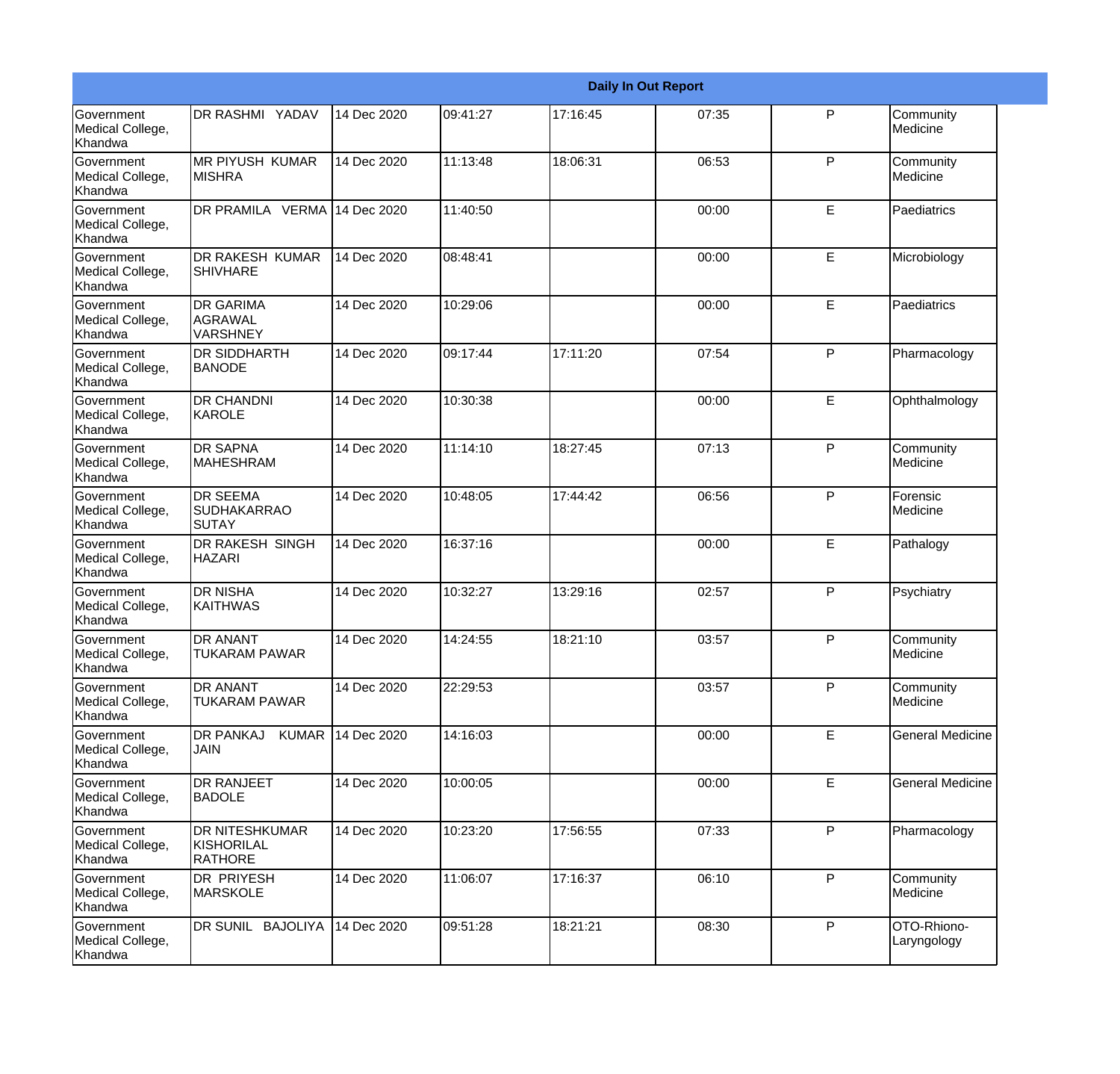| Assistant Professor Para Clinical |               |
|-----------------------------------|---------------|
| Statistician                      | Para Clinical |
|                                   |               |
| Professor                         | Clinical      |
| Demonstrator/Tutor Para Clinical  |               |
|                                   |               |
| Associate Professor Clinical      |               |
| Associate Professor Para Clinical |               |
|                                   |               |
| Assistant Professor Clinical      |               |
| Associate Professor Para Clinical |               |
|                                   |               |
| Professor                         | Para Clinical |
| Professor                         | Para Clinical |
|                                   |               |
| Assistant Professor Clinical      |               |
| Professor                         | Para Clinical |
|                                   |               |
| Professor                         | Para Clinical |
| Assistant Professor Clinical      |               |
|                                   |               |
| Assistant Professor Clinical      |               |
| Demonstrator/Tutor Para Clinical  |               |
| Associate Professor Para Clinical |               |
|                                   |               |
| Assistant Professor Clinical      |               |
|                                   |               |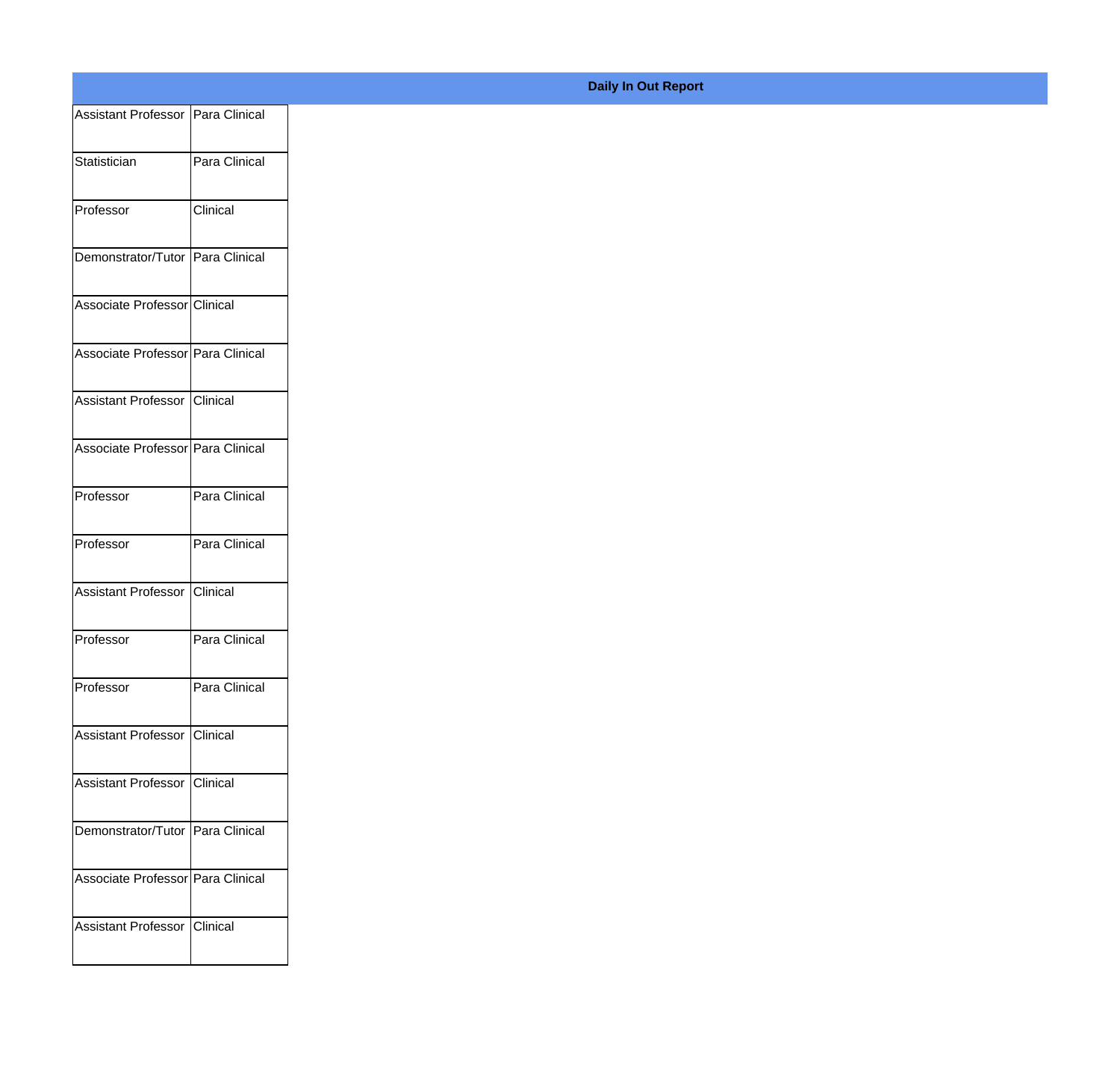|                                                         |                                                   |             |          |          | <b>Daily In Out Report</b> |   |                             |
|---------------------------------------------------------|---------------------------------------------------|-------------|----------|----------|----------------------------|---|-----------------------------|
| Government<br>Medical College,<br><b>Khandwa</b>        | IDR NISHA MANDLOI<br><b>PANWAR</b>                | 14 Dec 2020 | 10:02:27 |          | 00:00                      | E | Obstetrics &<br>Gynaecology |
| <b>Government</b><br>Medical College,<br>Khandwa        | DR NANDINI DIXIT                                  | 14 Dec 2020 | 10:15:49 |          | 00:00                      | E | Paediatrics                 |
| <b>Government</b><br>Medical College,<br><b>Khandwa</b> | <b>DR SATISH</b><br><b>CHANDEL</b>                | 14 Dec 2020 | 10:31:02 | 18:39:28 | 08:08                      | P | Pharmacology                |
| Government<br>Medical College,<br>Khandwa               | <b>IDR MUKTESHWARI</b><br><b>GUPTA</b>            | 14 Dec 2020 | 11:42:26 | 17:33:54 | 05:51                      | P | Pharmacology                |
| Government<br>Medical College,<br><b>Khandwa</b>        | <b>DR PURTI AGARWAL</b><br>SAINI                  | 14 Dec 2020 | 11:45:03 |          | 00:00                      | E | Pathalogy                   |
| Government<br>Medical College,<br>Khandwa               | DR YASHPAL RAY                                    | 14 Dec 2020 | 10:52:13 |          | 00:00                      | E | Anatomy                     |
| Government<br>Medical College,<br>Khandwa               | <b>DR DEEPIKA</b><br><b>PANWAR</b>                | 14 Dec 2020 | 11:23:34 | 17:52:58 | 06:29                      | P | <b>Bio Chemistry</b>        |
| <b>Government</b><br>Medical College,<br>Khandwa        | <b>DR VISHAL</b><br><b>KUMAR</b><br><b>THAKRE</b> | 14 Dec 2020 | 10:54:08 | 17:19:27 | 06:25                      | P | Physiology                  |
| Government<br>Medical College,<br>Khandwa               | <b>MOHIT GARG</b>                                 | 14 Dec 2020 | 11:01:38 | 14:16:16 | 03:15                      | P | <b>General Medicine</b>     |
| <b>Government</b><br>Medical College,<br>Khandwa        | RENU WAGHMARE                                     | 14 Dec 2020 | 11:25:44 | 18:21:45 | 06:56                      | P | Community<br>Medicine       |